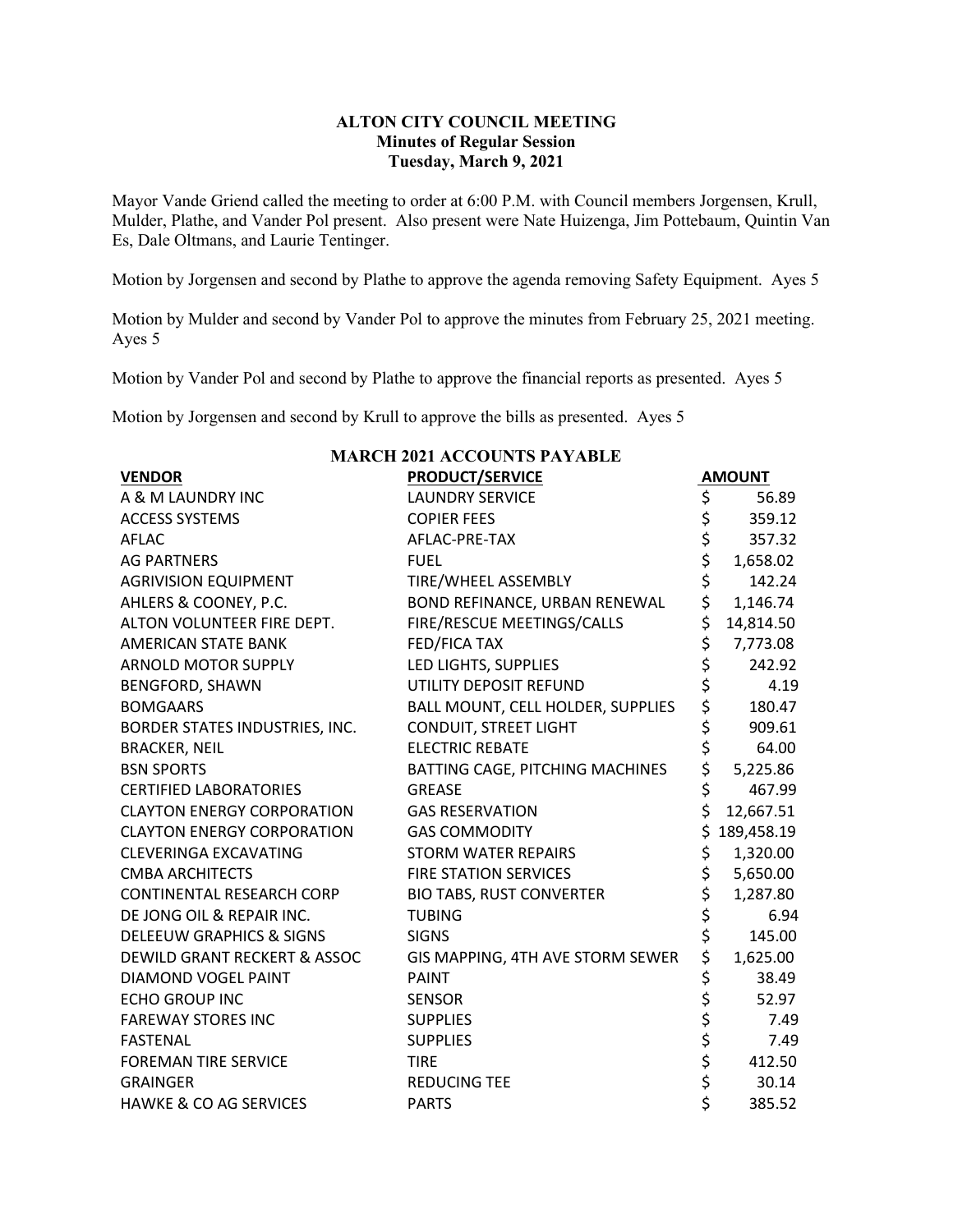| IOWA ASSN. OF MUNICIPAL UTIL.   | <b>MEMBER DUES</b>                  | \$             | 5,239.00   |
|---------------------------------|-------------------------------------|----------------|------------|
| <b>IOWA STATE TREASURER</b>     | <b>STATE TAX</b>                    |                | 1,227.00   |
| <b>IOWA UTILITIES BOARD</b>     | ELECTRIC ASSESSMENT                 |                | 1,217.50   |
| <b>IPERS COLLECTIONS</b>        | <b>IPERS</b>                        |                | 5,275.71   |
| <b>STUART C IRBY CO</b>         | <b>PULLING SWIVEL</b>               |                | 487.44     |
| <b>KLAY LAW OFFICE</b>          | <b>LEGAL FEES</b>                   |                | 810.00     |
| <b>KGM</b>                      | <b>METERS</b>                       |                | 864.35     |
| MEIS PAINTING & LAWN CARE       | BUSINESS ENCOURAGEMENT GRANT        |                | 1,418.00   |
| MIDAMERICAN ENERGY              | <b>STREETLIGHTS</b>                 |                | 247.23     |
| MID SIOUX OPPORTUNITY           | PROJECT SHARE                       |                | 20.00      |
| MISSOURI RIVER ENERGY SERVICES  | <b>ELECTRIC</b>                     |                | 63,812.08  |
| MUNICIPAL UTIL-BILLS            | <b>UTILITIES</b>                    |                | 2,989.94   |
| <b>NCC</b>                      | <b>TRAINING</b>                     | さささささささささ      | 110.00     |
| NEAL CHASE LUMBER CO            | <b>SUPPLIES</b>                     |                | 252.68     |
| ORANGE CITY MUNICIPAL UTILITIES | <b>BULK WATER</b>                   |                | 7,084.88   |
| ONE OFFICE SOLUTION             | <b>OFFICE SUPPLIES</b>              | \$             | 414.26     |
| ORANGE CITY HEALTH SYSTEM       | <b>DRUG TEST</b>                    | \$<br>\$<br>\$ | 30.00      |
| <b>ORANGE CITY SANITATION</b>   | <b>GARBAGE HAULING</b>              |                | 6,942.85   |
| PAYROLL                         | PAYROLL 02/28/2021                  |                | 25,063.16  |
| <b>PCC</b>                      | <b>RESCUE BILLING</b>               |                | 281.37     |
| PEFA, INC                       | <b>GAS COMMODITY</b>                | ぐぐぐ ぐぐぐ        | 14,301.73  |
| PLUIM PUBLISHING CO., INC.      | POSTERS, AD                         |                | 171.38     |
| PREMIER COMMUNICATIONS          | <b>IT SERVICES</b>                  |                | 1,200.00   |
| <b>RICE SIGNS</b>               | <b>FLASHING LIGHT SIGNS</b>         |                | 1,785.00   |
| SIOUXLAND PRESS                 | PUBLICATIONS, ADS                   |                | 227.50     |
| <b>SPIREWORKS CREATIVE</b>      | <b>WEBSITE UPDATES</b>              |                | 297.50     |
| THE YARD BAR & GRILL            | <b>BUSINESS ENCOURAGEMENT GRANT</b> |                | 2,409.00   |
| TREASURER - STATE OF IOWA       | <b>WATER EXCISE TAX</b>             | \$<br>\$       | 1,220.00   |
| TREASURER - STATE OF IOWA       | <b>SALES TAX</b>                    |                | 4,610.00   |
| <b>U.S. POSTMASTER</b>          | <b>POSTAGE</b>                      | \$<br>\$       | 500.00     |
| <b>VERIZON WIRELESS</b>         | <b>CELL PHONES</b>                  |                | 276.87     |
| <b>VISA</b>                     | SUPPLIES, TRAINING, SOFTWARE        | \$             | 1,211.05   |
| WELLMARK BLUE CROSS/BLUE SHIELD | <b>GROUP INSURANCE</b>              | \$             | 10,744.30  |
| <b>WESCO DISTRIBUTION, INC.</b> | <b>WIRE</b>                         | \$             | 15,620.49  |
| <b>WEST IOWA TELEPHONE</b>      | TELEPHONE, FAX, INTERNET            | \$             | 639.13     |
|                                 | <b>TOTAL ACCOUNTS PAYABLE</b>       |                | 425,499.39 |

**PUBLIC SAFETY:** Orange City Police Chief Jim Pottebaum presented the Council with statistics on incidents, warnings, citations, and arrests compared to previous years. Discussion was held on the number of calls, how they continue to increase each year and the increased volatility of these calls as well. Pottebaum expressed the desire to potentially add another officer so officers were never on duty alone. It was the consensus of the Council to support the addition of an officer.

Chief Deputy and Sioux County Emergency Management Officer Nate Huizenga reviewed his position and duties. Huizenga indicated the number of incidents warranting a Governor's Proclamation has steadily increased making his position as Emergency Management Officer busier. He advised the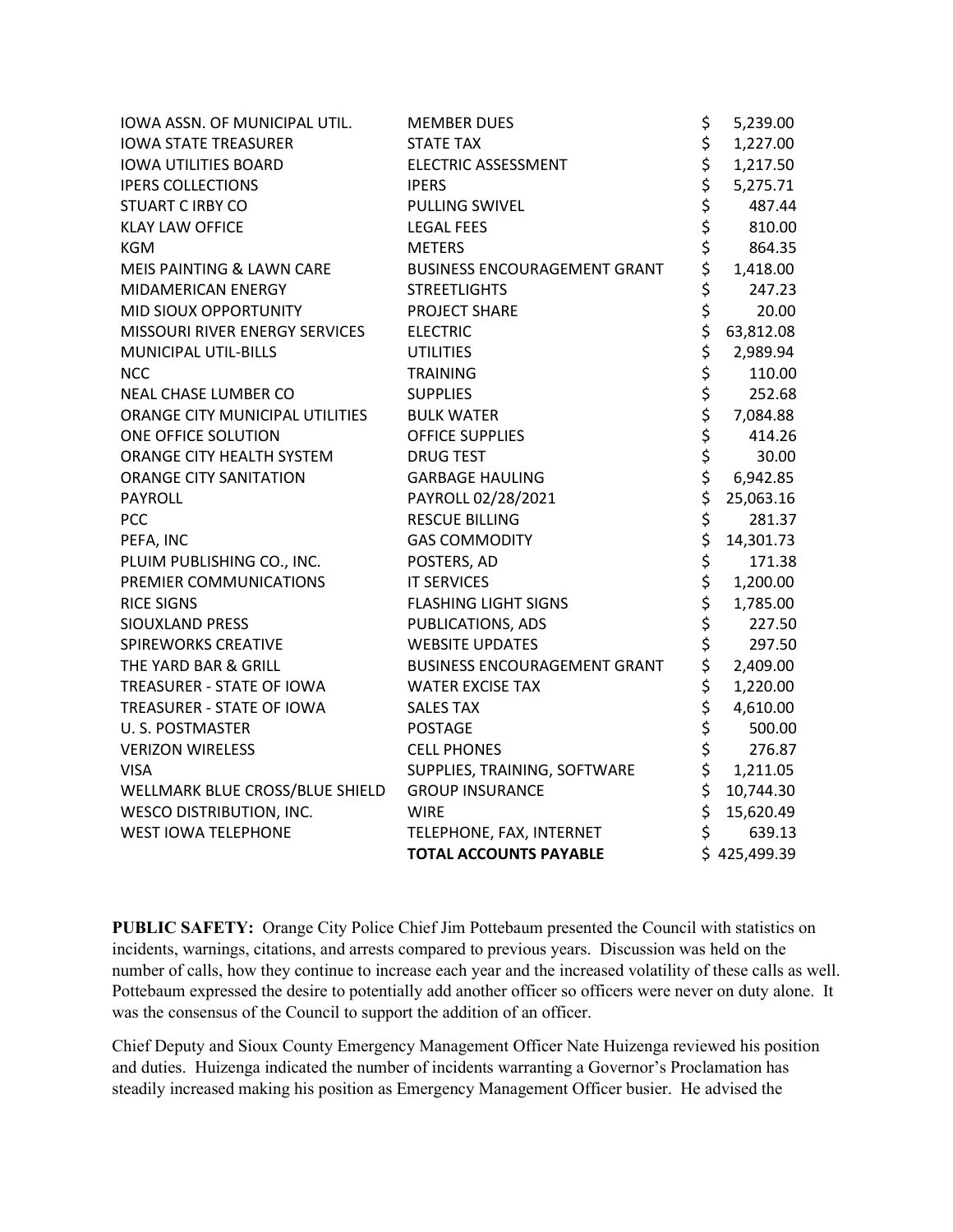Council that his position is to make suggestions and help find resources for the City, but it is up to the Mayor and Council to make the final decisions in emergency situations.

Huizenga also discussed the Hazard Mitigation Plan the City and County have in place and that its purpose is to show any weak points the City has and what potentially needs work. He also reported that work to update the plan is currently underway.

Huizenga and Pottebaum left the meeting at 6:36 PM.

**FIRE DEPARTMENT BOND VOTE:** Quintin Van Es reiterated the fact that both the local and county police departments and emergency management have been fantastic to work with. He also informed the Council of the police department showing up to every fire and rescue call to ensure the scene is safe and how it was much appreciated.

Van Es reviewed the results of the bond vote and the record turnout. Van Es informed the Council of a meeting next week with the architect and an approximate timeline for plans, permitting and bidding.

Motion by Plathe and second by Jorgensen to reaffirm acceptance of the architect agreement as presented. Ayes 5

**RESOLUTION 21-10 "RESOLUTION AUTHORIZING THE ISSUANCE OF \$2,000,000 GENERAL OBLIGATION CAPITAL LOAN NOTES, SERIES 2021, AND LEVYING A TAX FOR THE PAYMENT THEREOF"** was introduced and moved for adoption by Council Member Jorgensen. Mulder seconded the motion to adopt.

On roll call vote: Ayes: Jorgensen, Mulder, Vander Pol, Plathe, Krull Nays: None

Whereupon the Mayor Vande Griend declared the Resolution duly adopted.

**BUDGET:** Mayor Vande Griend opened a public hearing for the Annual Budget for Fiscal Year Ending June 30, 2022 at 6:47 PM. No written or oral comments were received. Mayor Vande Griend closed the public hearing at 6:50 PM.

### **RESOLUTION 21-09 "A RESOLUTION OF THE CITY COUNCIL OF ALTON, IOWA, ADOPTING THE ANNUAL BUDGET FOR FISCAL YEAR ENDING JUNE 30, 2022"** was introduced and moved for adoption by Council Member Krull. Vander Pol seconded the motion to adopt.

On roll call vote: Ayes: Krull, Vander Pol, Mulder, Jorgensen, Plathe Nays: None

Whereupon the Mayor Vande Griend declared the Resolution duly adopted.

LIQUOR LICENSE: The 10<sup>th</sup> St. Pub submitted a request for renewal of their liquor license with outdoor service.

Motion by Jorgensen and second by Plathe to approve the liquor license with outdoor service for  $10<sup>th</sup>$ St. Pub. Ayes 5

Sioux Golf & Country Club submitted a request for renewal of their liquor license with outdoor service and Sunday sales.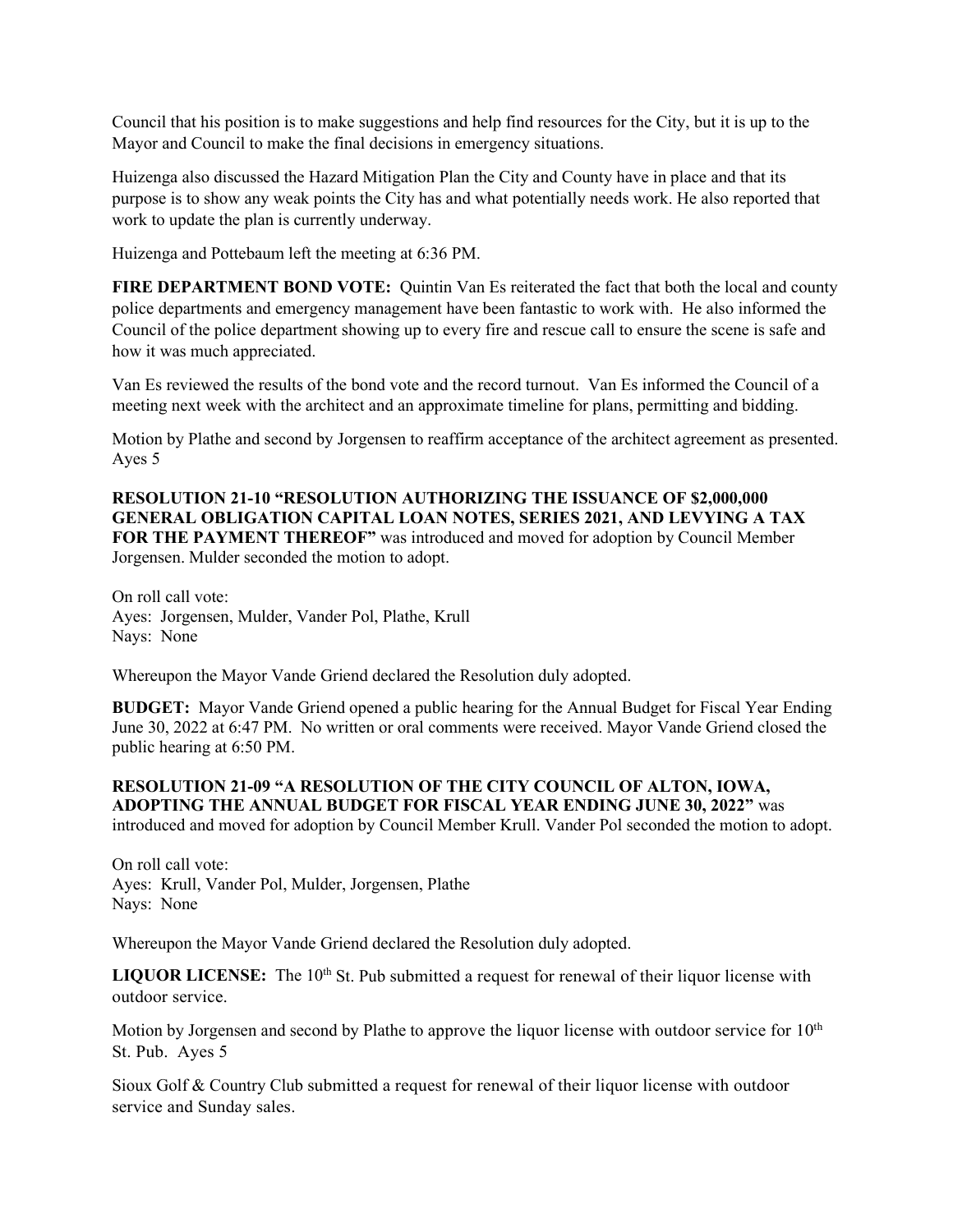Motion by Mulder and second by Vander Pol to approve the liquor license with outdoor service and Sunday sales for Sioux Golf & Country Club. Ayes 5

**LIBRARY:** Krull updated the Council on the Library's plans for summer reading and after school programs. The programs continue to be at capacity.

Oltmans informed the Council of a new hire at the Library.

**RESOLUTION 21-11 "A RESOLUTION OF THE CITY COUNCIL OF ALTON, IOWA, SETTING WAGES FOR LIBRARY EMPLOYEES FOR FISCAL YEAR 2020-2021"** was introduced and moved for adoption by Council Member Mulder. Krull seconded the motion to adopt.

On roll call vote: Ayes: Vander Pol, Krull, Jorgensen, Plathe, Mulder Nays: None

Whereupon the Mayor Vande Griend declared the Resolution duly adopted.

**TRAILS:** Krull updated the Council on Sioux County's plans for a trail from Sandy Hollow to Orange City. Discussion was held on how to get the trail across Highway 10 as well as a better path around Roadside Park. The Trails Committee is still needing one additional volunteer member.

# **CODE OF ORDINANCES:**

# **ORDINANCE 864 "AN ORDINANCE AMENDING TITLE IV, CHAPTER 1, ARTICLE 22, SECTION 22.06 OF THE CODE OF ORDINANCES OF THE CITY OF ALTON, IOWA"**

Ordinance 864 was introduced by Council Member Jorgensen.

Motion by Council Member Krull that the reading just had to be the final reading and the Council dispense with the statutory provision that this Ordinance be fully and distinctly read on three different days as provided by section 380.3 of the Code of Iowa.

Motion was duly seconded by Council Member Vander Pol.

Ayes: Krull, Jorgensen, Plathe, Vander Pol, Mulder Nays: None

And the Mayor declares the motion duly carried.

Motion by Jorgensen that title of said bill for Ordinance be approved as set out and said bill for Ordinance 864 be adopted and placed on its final passage. Council Member Plathe seconded the foregoing motion.

Ayes: Krull, Jorgensen, Plathe, Vander Pol, Mulder Nays: None

The Mayor declares the motion duly carried and will forthwith sign the said Ordinance and the Clerk will add his attestation thereto, said Ordinance being adopted.

**STREETS:** The Public Works committee met with Oltmans and Public Works staff to discuss a meeting held with the County Engineer discussing upcoming projects related to Alton. The County has plans for Jefferson Avenue as well as 460<sup>th</sup> Street which connects to Division Street in Alton. The Council also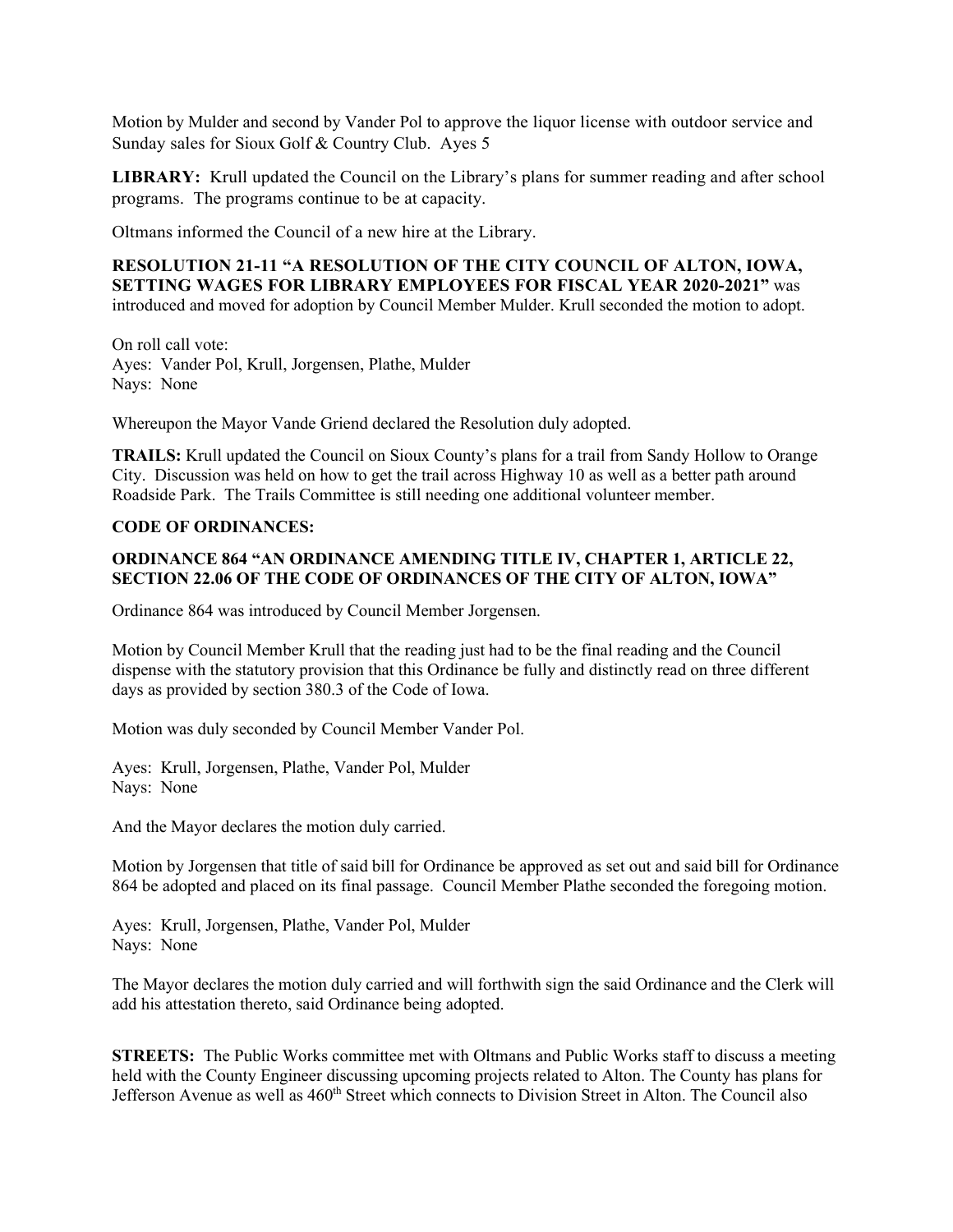discussed rehabilitation costs and longevity versus resurfacing Jefferson Avenue with the County cost sharing in the project. The Public Works committee recommended working with the County on the projects discussed.

It was the consensus of the Council to wait until the County works on 460<sup>th</sup> Street before completing work on Division St. The County will cost share in the project.

Motion by Mulder and second by Vander Pol to approve cost sharing with the County on the milling and replacement option for Jefferson Avenue from Highway 10 to the intersection of  $10<sup>th</sup>$  Street. Ayes 5

**UTILITIES:** The Public Works committee met with Oltmans and the electric staff to discuss a Task Order for Professional Services from DGR Engineering. The Task Order is for an evaluation of the City of Alton's Municipal Electric distribution system. The Study would result in development of a longrange plan for the system and to assist with planning and budgeting of future improvements.

The Public Works committee recommended approving the agreement.

Motion by Mulder and second by Vander Pol to approve the Task Order for DGR Engineering to perform Electric System 10-Year Master Plan. Ayes 5

**OFFICE EQUIPMENT:** The Council reviewed quotes on a new copier and a new phone system. The Council discussed the antiquated phone system and outdated copier the staff currently uses. Oltmans met with the Technology Committee to review quotes. The Technology Committee recommended purchasing a new copier from Century Business Products and a new phone system from Premier Communications.

Motion by Vander Pol and second by Plathe to approve the purchase of a new copier as quoted by Century Business Products. Ayes 5

Motion by Mulder and second by Vander Pol to approve the purchase of a new phone system as quoted by Premier Communications. Ayes 5

**ECONOMIC DEVELOPMENT:** Oltmans, representing the AEDC gave a report.

The AEDC has decided to move forward with Fair View Meadows Phase 2. Plans are to go to bid in early April with the three local contractors.

A covenant meeting and vote in Fair View Meadows Second Addition was held. A majority voted to approve a change which will permit estate lots to be established on the south end of the development.

The AEDC is reviewing available land in and around Alton to allow for potential Commercial and Industrial growth.

The AEDC is currently negotiating to purchase some available land in the Industrial Park to allow for additional Commercial/Industrial development.

City Administrator, Oltmans informed the Council of potential annexation, zoning, Urban Renewal, TIF and utility improvements needed for Commercial/Industrial development properties.

**SIOUX GOLF & COUNTRY CLUB:** The Council reviewed the Engagement Agreement with Ahlers Cooney. The Agreement outlines services Ahlers will perform regarding a lease and grant agreement between the City and Sioux Golf & Country Club.

Motion by Jorgensen and second by Plathe to approve the Engagement Agreement with Ahlers Cooney for a lease and grant agreement between the City and Sioux Golf & Country Club. Ayes 5

# **OTHER BUSINESS:**